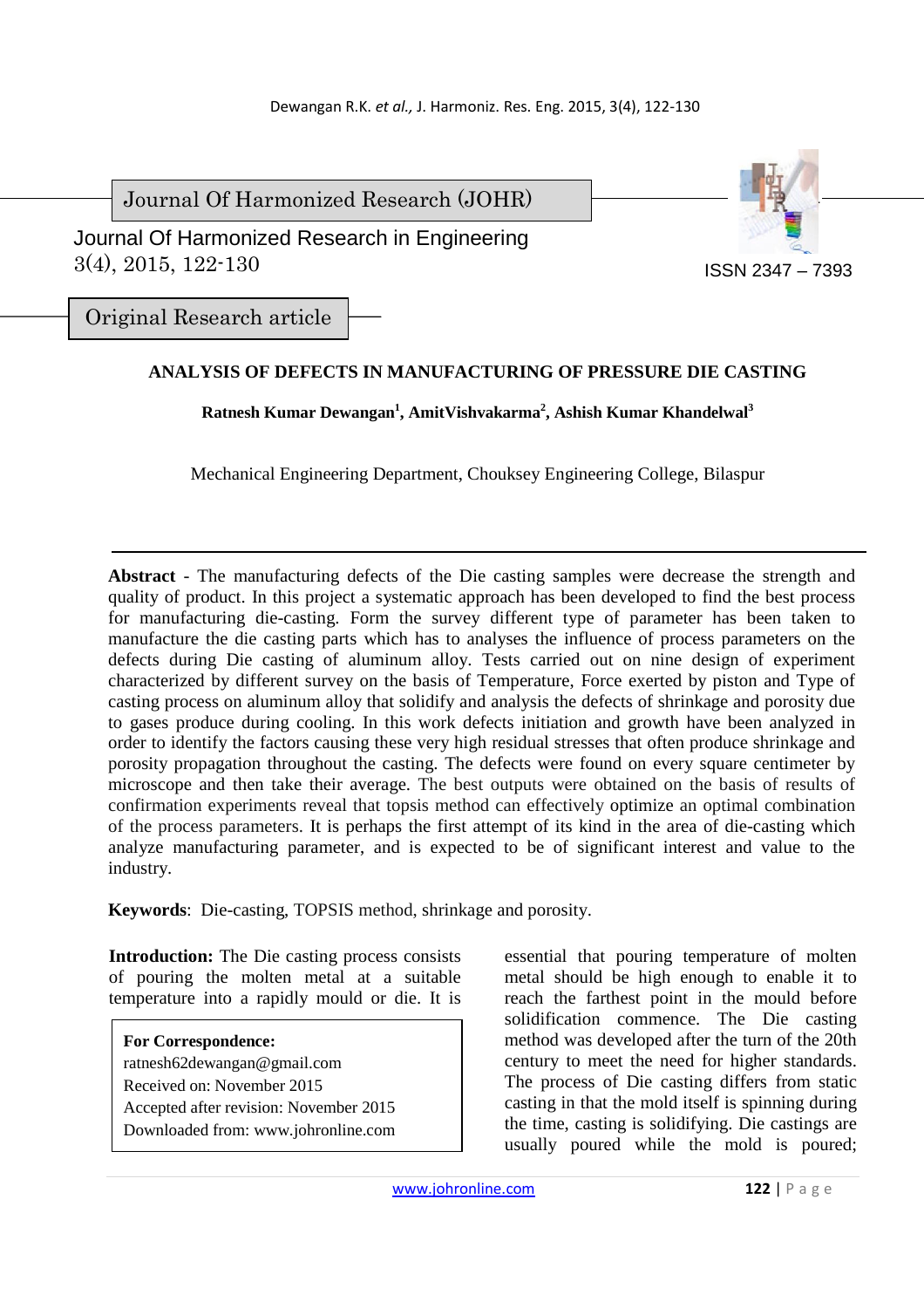however, for certain applications, particularly in the case of a vertical casting, it is sometimes preferable that the mold be stationary when pouring begins. Pressure die-casting is the process in which the molten metal is forced with high pressure into the cavity of a steel mould called die. Pressure die-casting is the fastest and most economical way to produce a net shape component out of raw material. According to information, the inner walls of the cylinders are lined with hard chromium to avoid the formation of deposits, which may reduce the cooling efficiency of the roll. In this process of manufacturing the composites, the main emphasize is upon the wetting of the particles by the liquid metal otherwise there are potential areas which could lead to fatal deterioration of the material.

Die casting requires careful handling of molten metal, proper handling and maintenance of intricate and expensive dies, operating a very complex machine under extremely high pressures, critical temperature of dies and molten metal and special safety considerations. The distribution of reinforcement is also achieved by temperature of the melt, the mechanical stirrer speed, way of stirring, the particles size and their density and surface area. The other variables may include design of the mold, proper gating system and temperature of mold before pouring. Commercial grade aluminum is liquefied first and ceramic material is added in the desired manner and magnitude followed by agitation via mechanical means. The difficulty of doing so is that alloying elements that are beneficial for improving the former property are usually detrimental for the latter. In order to achieve reliable results a high number of specimens have to be produced and tested.

**Types of Die Casting:** In this research obtained compact tension and tensile specimens via direct Die casting. During specimens manufacturing a large number of them fractured during cooling, while others showed a delayed fracture. Considering that a large number of fractured specimens were available, a study has been carried out with the aim of finding the factors that determine this phenomenon. In this work specimens' structure and composition were analyzed and crack paths were studied in order to identify causes determining high residual stresses that in many cases are able to produce explosive crack propagation throughout the castings.For the die casting of light or heavy metal alloy, there are three types of machines:

- 1. Horizontal cold chamber machines.
- 2. Vertical cold chamber machines.
- 3. Hot chamber machines.

The die design helps the tool maker to understand what the die should be like when it is finished. The features of the die must control the metal flow, heat flow, the forces applied by the machine, and the molten metal. The die also has features which facilitate identification, storage, handling, maintenance, manufacture, operation, longevity and its compatibility to the machine. The solid mold process is mainly used for dental and jewelry castings, currently has only a small role in engineering applications, and as such will not be covered in this chapter. The ceramic shell process has become the predominant technique for a majority of engineering applications, displacing the solid mold process. Nowadays, medium strength titanium alloy, such as Ti-6Al-4V, is widely used in aerospace industry. With the development of new generation aircraft, it is important to develop high strength titanium alloy components. Researchers in United States, Japan, and Britain obtained significant achievements in Ti-15V-3Cr- 3Al-3Sn alloy research and applications Ceramic shell is the key in titanium investment casting. Chinese researchers have mastered main titanium casting shell technologies such as graphite shell, metal surface layered ceramic shell, and oxide surface layered ceramic shell. In this study yttrium oxide surface layered ceramic shell was used. This kind of oxide ceramic shell has high strength and low reactivity. It is suitable for gravity casting and Die casting.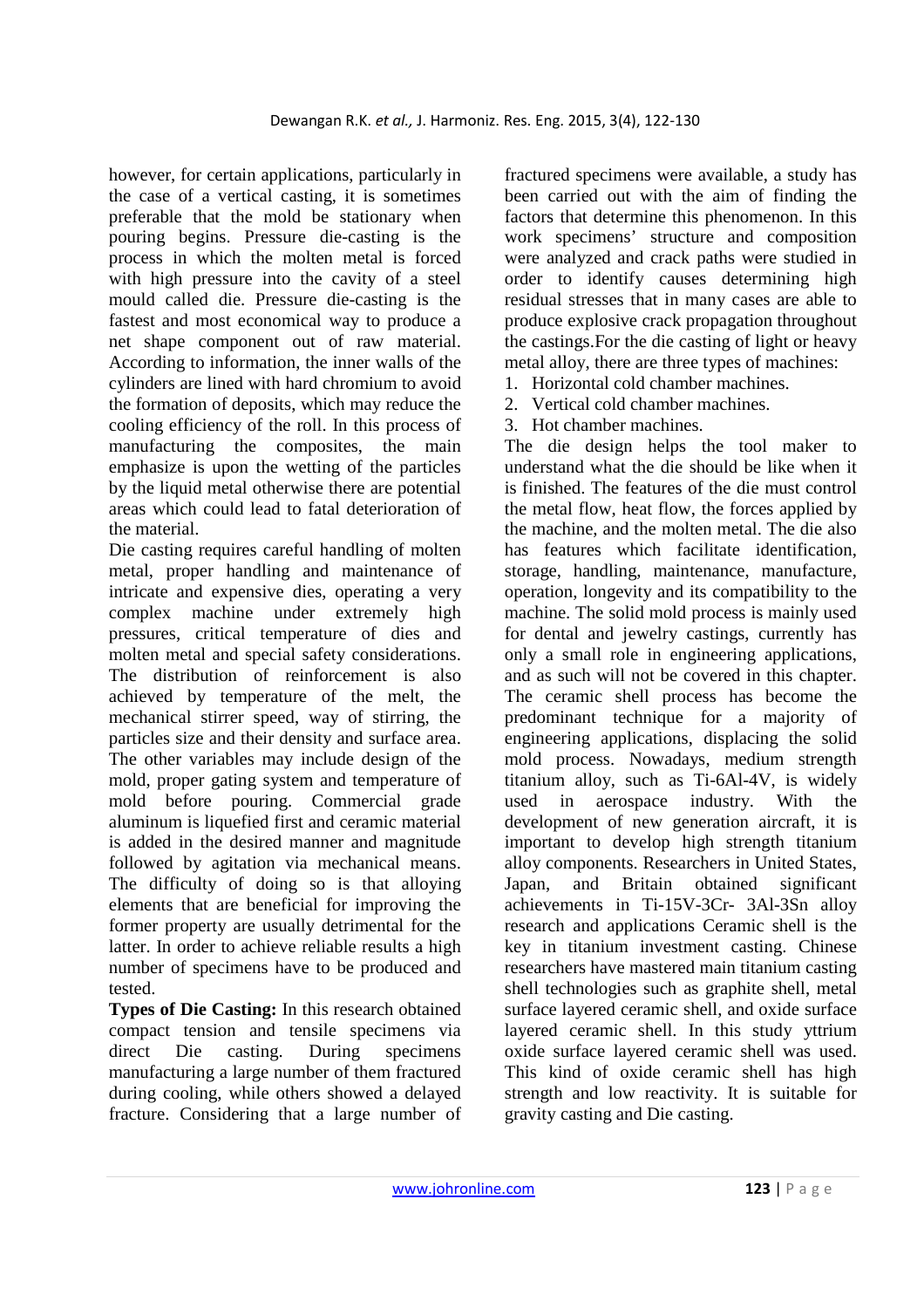**Die Technique:** Die casting uses the Die forces generated by rotating the mold to propel the metal and to facilitate filling. Vacuum arc skull furnaces discharge titanium alloy at a temperature just above its melting point, and the Die casting is usually needed to ensure good filling. Dental and jewelry casting use Die casting to fill thin sections and fine detail. The Die technique is used primarily for the production of hollow components, but Die casting is used to create solid parts The Die casting process is generally preferred for producing a superior-quality tubular or cylindrical casting, because the process is economical with regard to casting yield, cleaning room cost, and mold cost. The Die force causes high pressures to develop in the metal, and it contributes to the feeding of the metal, with separation from nonmetallic inclusions and evolved gases. In Die casting of hollow sections, nonmetallic inclusions and evolved gases tend toward the inner surface of the hollow casting. By using the outstanding advantage created by the Die force of rotating molds, castings of high quality and integrity can be produced because of their high density and freedom from oxides, gases, and other nonmetallic inclusions. When casting solid parts, the pressure from rotation allows thinner details to be cast, making surface details of the metal-cast components more prominent. Another advantage of Die casting is the elimination or minimization of gates and risers. The latter two methods are only done with vertical spinning Horizontal Die casting is mainly used to cast pieces with a high length-todiameter ratio or with a uniform internal diameter. Products include pipe, tubes, bushings, cylinder leeves (liners), and cylindrical or tubular castings that are simple in shape. The product range for vertical Die casting machines is wider, because noncylindrical (or even nonsymmetrical) parts can be made using vertical Die casting. All vertical Die castings have more or less taper on their inside diameters, depending on the

gravitational (g) force applied to the mold and the casting size. On the other hand, vertical Die casting is mainly for castings with a low lengthto-diameter ratio (except vertically cast extra long rolls) or with a conical diameter. The inclined Die casting machine bears advantages and disadvantages of both horizontal and vertical castings and can be very useful in certain applications. A disadvantage is the need for more extensive equipment and tooling than for static casting. The spinning axis is usually horizontal, but vertical orientation is sometimes employed for unusual sizes (e.g., large diameters or short lengths). Through long ages, the conventional material for manufacturing poles was wood; however, environmental concerns created the need for a new material for the pole industry. Steel poles constitute a good alternative for poles in terms of having sufficient strength properties with lighter sections. But, high cost of steel production and the requirement of the continuous protection against corrosion make concrete poles more beneficial. Therefore, concrete has been substituted for wood as the main production material of the pole industry. Over the mechanical properties of these alloys either grain refining is to be done by adding grain refining elements or by using cast technology depending upon particular alloys. These are the casting process, which makes use of Die force generated by rotating cylindrical mould to force the molten metal against the mould wall to form the desired shape.

The Die force imparted to molten metal enables it to be picked up and held in contact with the rotating mould. The mould is allowed to rotate till the casting is completely solidified. Thus the outer shape of casting takes the shape of the inside of the mould and the bore of casting is truly circular and concentric with axis of rotation. In case of Die casting, there is no need of runners and risers. The aging heat treatment programs were systematically performed in the as-received alloy after long-term use. The obtained specimens after various aging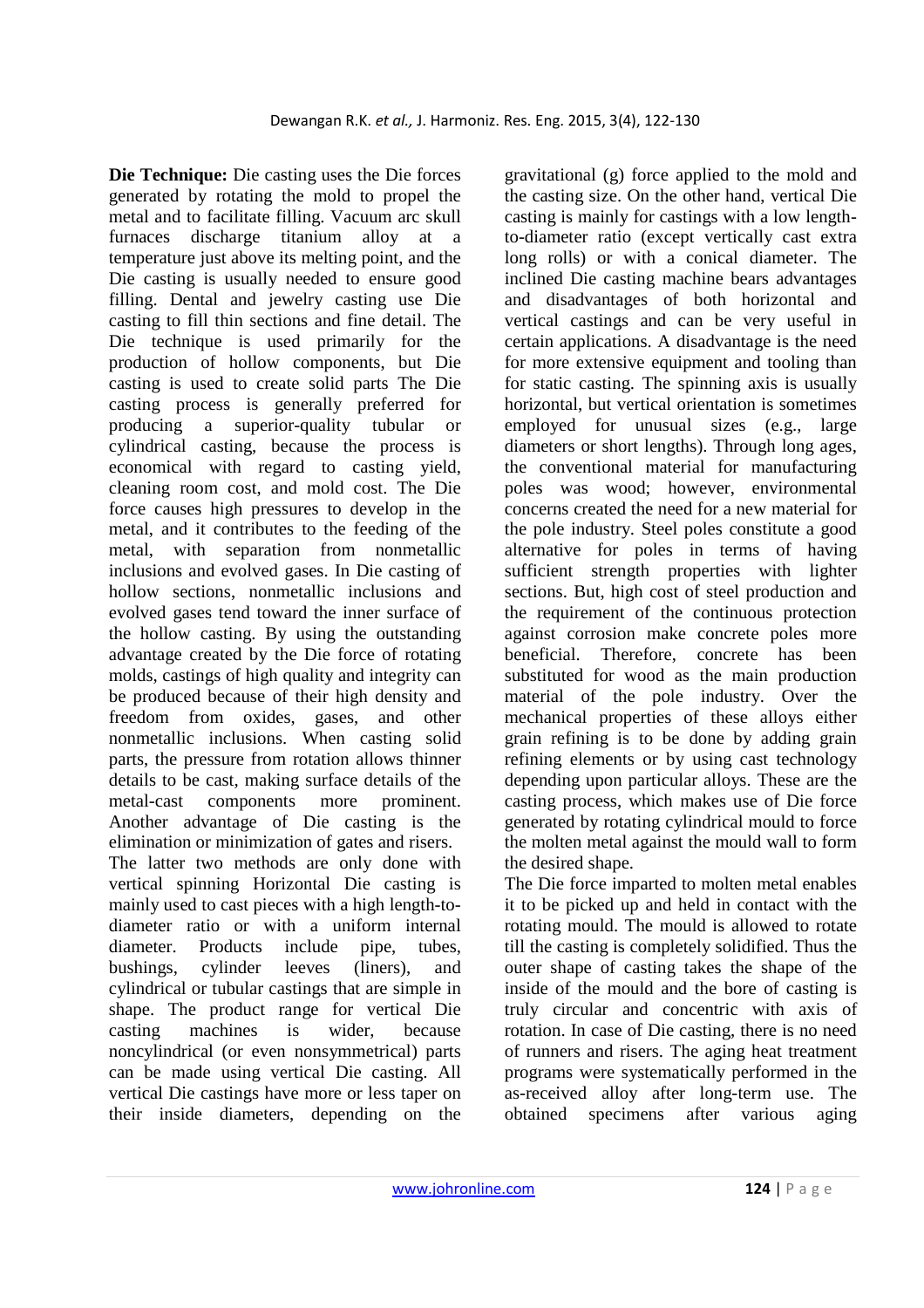conditions were investigated and analyzed. A variety of working rolls according to the dimensions, design and material properties could be chosen for different types of rolling stands. When studying thermo mechanical loads of rolls during one revolution, two types of stress and strain field could be considered in the contact. Stresses in the area between working and back up roll could describe the Hertzian contact theory between two elastic circle bodies and in the area between working roll and rolled metal, which are widespread through the larger contact field. The Die casting method was developed after the turn of the 20th century to meet the need for higher standards. The process of Die casting differs from static casting in that the mold itself is spinning during the time, casting is solidifying. Die castings are usually poured while the mold is spinning; however, for certain applications, particularly in the case of a vertical casting, it is sometimes preferable that the mold be stationary when pouring begins. The machine then accelerates the speed of the rotating mold either during the filling of the mold or after completion of pouring. In other cases, such as horizontal Die casting, it is often desirable to have the mold rotating at a lower speed during pouring, followed by rapid acceleration to a higher speed during the solidification period. The application of Die force to a molten metal as it solidifies can be used to achieve a dense, sound casting. The Die casting process is most widely used for manufacturing of cast iron tubes, pipes, cylinder liners and other axis-symmetry parts. In the process of the electromagnetic Die casting, the molten metal low has a great influence on the quality and the performance of the roll. Since the Die casting is underthe complicated force situation and under the high speed, the high temperature and the opaque environment, it is difficult to know the moving and the filling rule of the molten metal.

Pattern Materials: Pattern materials currently in use are waxes, and plastics, while other pattern materials areused sometimes, and for

specific applications. Waxes, blended and developed with differentcompositions, are more commonly used, while use of plastic patterns, generally polystyrene, may sometimes be required, to produce thin- walled, complex shaped castings, such as in aerospace integrally cast turbine wheels and nozzles. Waxes, in general, are moderately priced, and can easily be blended to suit different requirements. Waxes have low melting points and low melt viscosities, which make them easy to blend, inject, assemble into tree- or cluster-assemblies, and melt out without cracking the thin ceramic shell molds.

**Refractory's:** Silica, zircon, alumina and various aluminum silicates are commonly used refractories for both slurry and stucco in making ceramic shell molds. Alumina is expensive, and as such used selectively, such as in directional solidification processes. Silica is generally used in the form of fused silica (silica glass). Fused silica is made by melting natural quartz sand and then solidifying it to form a glass, which is crushed and screened to produce stucco particles, and it is ground to a powder for use in slurries. The extremely low coefficient of thermal expansion of fused silica, imparts thermal shock resistance to molds. Its ready solubility in molten caustic solutions provides a means of chemically removing shell material from areas of castings that are difficult to clean by other methods. Silica is sometimes used as naturally occurring quartz, expense of which is very low.

**Literature Review:** Previous work has suggested that cast properties can be produced which approach those of forgings when the solidification rates and parameters are controlled to achieve the proper microstructure. The purpose of chapter is to present the results from a study of the properties and microstructure of Die castingin past research.

**Problem Statement:** The problems associated with these castings are unknown to the type of machine, the size of the tube and the type of alloy but the quality of tubular parts obtained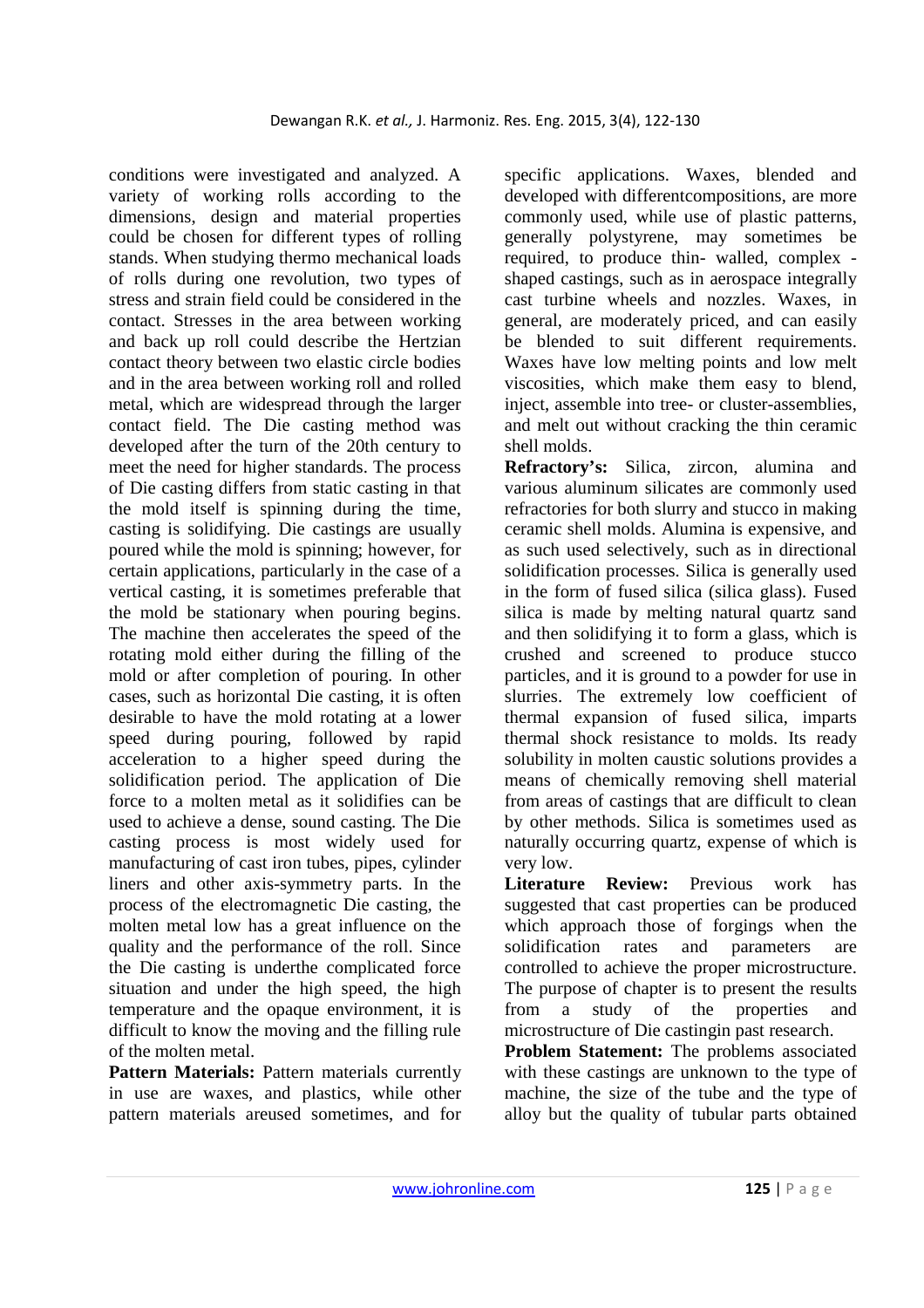during Die casting is strongly influenced by various process parameters like pouring temperature, die-speed, pre-heat temperature of the mould. It is the ability of the iron to undergo the allotropic transformation from ferrite (alpha) to austenite (gamma) during heating, and back to ferrite again during cooling, which makes it possible for the tool steels to develop high hardness and wear resistance.

Various method are available in the market for optimize casting defect and their optimum parameter, but these method do not make the manufacturing process for thin casting of aluminium alloy. Other than iron, generally carbon, manganese, phosphorus, sulfur, silicon, nickel, chromium, vanadium, tungsten, molybdenum and cobalt are present in the tool steels. Also some amounts of aluminum, titanium and zirconium are added to the steel for the purpose of oxidizing the melt and controlling the grain size of the steel. Tool steels have properties that permit their use as tools for cutting and shaping metals and other materials both hot and cold. It is important to classify tool steels into a relatively small number of groups for purposes of comparison and evaluation and to facilitate the selection of steel for a particular application. The reduced weight of hollow poles creates the advantage of easier transportation which demands less cost. Moreover, a high quality concrete can be manufactured, since the Die casting method has a better capability of compaction. The intention is to provide quantitative results that support the experimental observations in the literature, and so contribute to the solution of the problem. The most preferred production method of concrete poles is the Die casting. A fertilizers manufacturing unit experienced failures in the welded section of primary reformer tubes of ammonia plant. The investigation findings of that failure and remaining life estimate are presented here. Casting, or reforming materials by heating, melting and molding, can be traced back in history six thousand years. As civilization progressed and the use of metals became more advanced, the technology of casting metals advanced as well.

**Material and Method:** Pressure die casting in aluminum alloy offers means for very rapid production of engineering and other related component even or intricate design. The technique has obvious advantages when a component is required in large quantities. However, for aeronautic space, defence and automotive applications, mechanical properties and durability are of primary importance It is, therefore, essential that the best features of design should be employed and optimum casting technique with minimum cost be adopted. Die casting is one of the advanced casting techniques widely used in metallurgical industries. However, it is rarely used in ceramic. Few literatures are available on fabrication of ceramic body using Die casting technique. It has been reported that Die technique is very useful for production of functionally graded porous membranes for gas permeable applications. A detailed study of the principle and operations of Die casting machines available commercially suggests that there exist two types of Die casting machine designs.The chemical composition of the Aluminum alloy and the heat treatment details are given in Table 4.1**.** The castings were produced in the form of circular pipe (approximately 2cm thick by 10cmoutside diameter by 8 cm inside diameter) using two different mold rotation speeds, 800 to 1000 rpm.

**Table1. Alloy Composition** 

| _ _ _ _ _ _ _ _ _ _ _ _<br>_<br>----------<br>------------ |             |                        |    |                                  |    |                    |                               |
|------------------------------------------------------------|-------------|------------------------|----|----------------------------------|----|--------------------|-------------------------------|
| omposition                                                 | ~u<br>__    | $\sim$ $\sim$<br>N<br> | Mg | $\sim$<br>$H \Omega$<br>-        | Mn | $\sim$<br>n,       | ∠⊥⊔                           |
| $\sim$ $\sim$<br>uanni                                     | <u>v.ij</u> | v.<br>ب د              |    | $\sqrt{2}$<br>$\mathbf{v} \cdot$ | .  | $\mathbf{v} \cdot$ | $\mathbf{v} \cdot \mathbf{r}$ |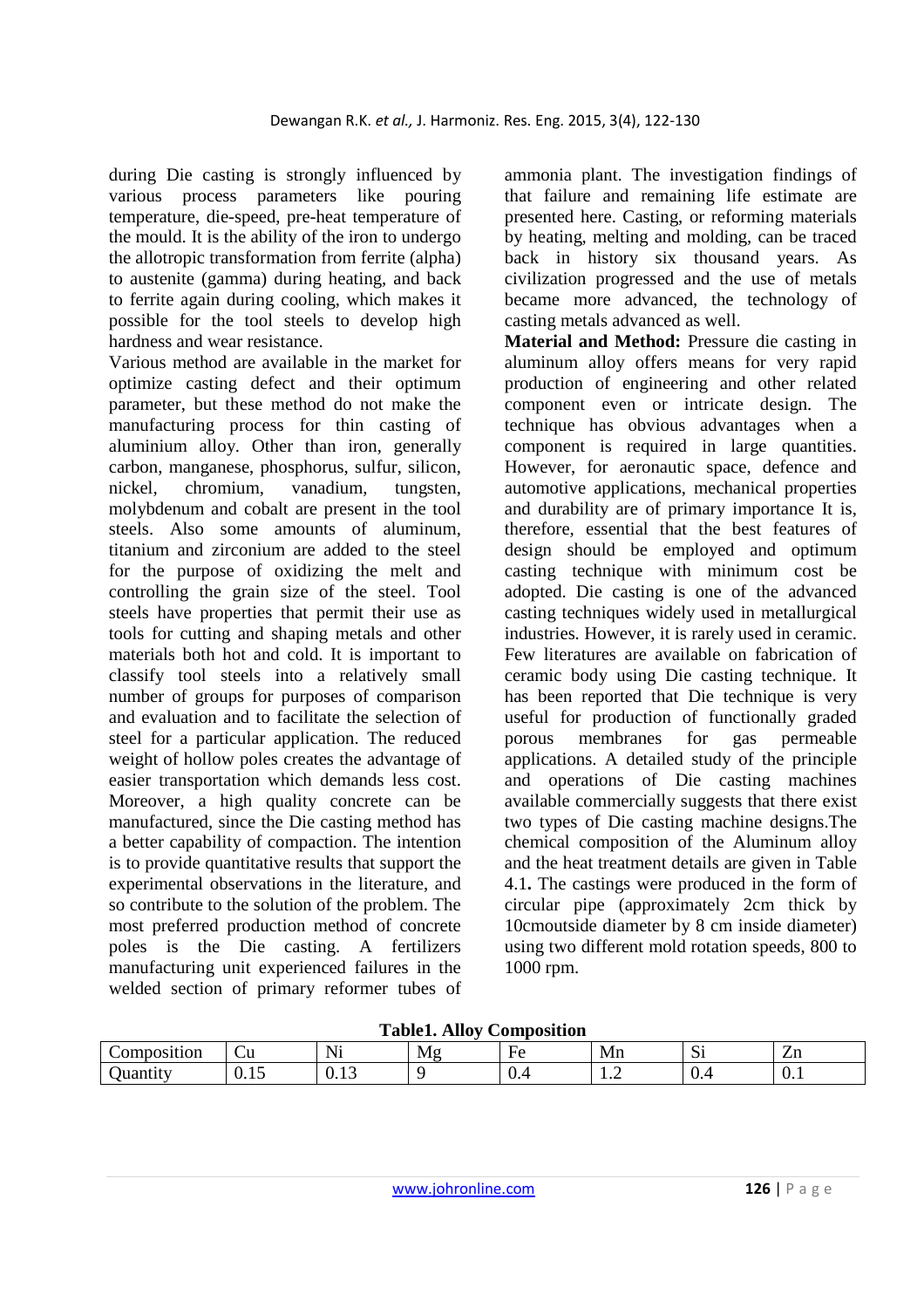**Obtained Defects:** Electron microscopy was performed using a Hitachi S900scanning electron microscope (SEM) equipped with a field emission gun and an energy-dispersive Xray (EDS) microanalyzer. Transmission electron microscopy (TEM) work was carried out using a JEOL2000FX operated at 200 kV, with foils electrolyticallythinned in a 5% perchloric acid– acetic acid mixtureat 40 V dc followed by ion milling for several hours'-ray mapping was carried out using a CAMECASX50 electron probe microanalyser. The X-ray diffraction data was obtained using Cr Ka radiation and an operating voltage of 30 kV with a SiemensD5000 diffractmeter. From these microscopic procedures find number of shrinkage defects and pin holes defects in per centimetre of cylindrical parts of respected casting specimens shown in table 4.3. The shrinkage defects are obtained by veneer calliper to measure thickness of cylindrical piece in millimetre. Pin holes or blow holes defect was found by counting of holes through microscope.

| Thickness Shrinkage in mm (Ts) |     |     |     | No. of Porosity defects (P) |   |                |   |  |
|--------------------------------|-----|-----|-----|-----------------------------|---|----------------|---|--|
| 1.4                            | 1.5 | 1.4 | 1.6 | 6                           | 5 | 3              | 5 |  |
| 1.1                            | 1.5 | 1.6 | 1.6 | 4                           | 3 | 2              | 3 |  |
| 1.6                            | 1.6 | 1.5 | 1.4 |                             | 2 | $\overline{4}$ | 4 |  |
| 1.5                            | 1.2 | 1.4 | 1.5 | 3                           | 4 | 3              | 2 |  |
| 1.7                            | 1.4 | 1.5 | 1.6 |                             | 3 | 5              | 6 |  |
| 1.5                            | 1.7 | 1.7 | 1.4 | 2                           | 6 | 4              | 5 |  |
| 1.3                            | 1.6 | 1.6 | 1.4 | 4                           | 5 | 3              |   |  |
| 1.6                            | 1.4 | 1.3 | 1.4 | $\overline{2}$              | 4 | 6              | 6 |  |
| 1.3                            | 1.7 | 1.4 | 1.2 |                             | 2 |                |   |  |

**Table2.Defects Found in Specimen** 

## **Table 2. Average Defect with their parameters**

| S No.          | Temperature in $^{\circ}C$ | Force<br><b>Exerted</b><br>F(KN) | <b>Type of Process</b><br>(Co) | <b>Ts</b> | ${\bf P}$      |
|----------------|----------------------------|----------------------------------|--------------------------------|-----------|----------------|
|                | 500                        | 50                               | Vertical                       | 1.475     | 4.75           |
| $\overline{2}$ | 500                        | 60                               | Horizontal                     | 1.45      | 3              |
| 3              | 500                        | 70                               | Hot chamber                    | 1.525     | 3.75           |
| $\overline{4}$ | 550                        | 50                               | Horizontal                     | 1.4       | 3              |
| 5              | 550                        | 60                               | Hot chamber                    | 1.55      | 4.5            |
| 6              | 550                        | 70                               | Vertical                       | 1.575     | 4.25           |
| 7              | 600                        | 50                               | Hot chamber                    | 1.475     | $\overline{4}$ |
| 8              | 600                        | 60                               | Vertical                       | 1.425     | 4.5            |
| 9              | 600                        | 70                               | Horizontal                     | 1.4       | 3.75           |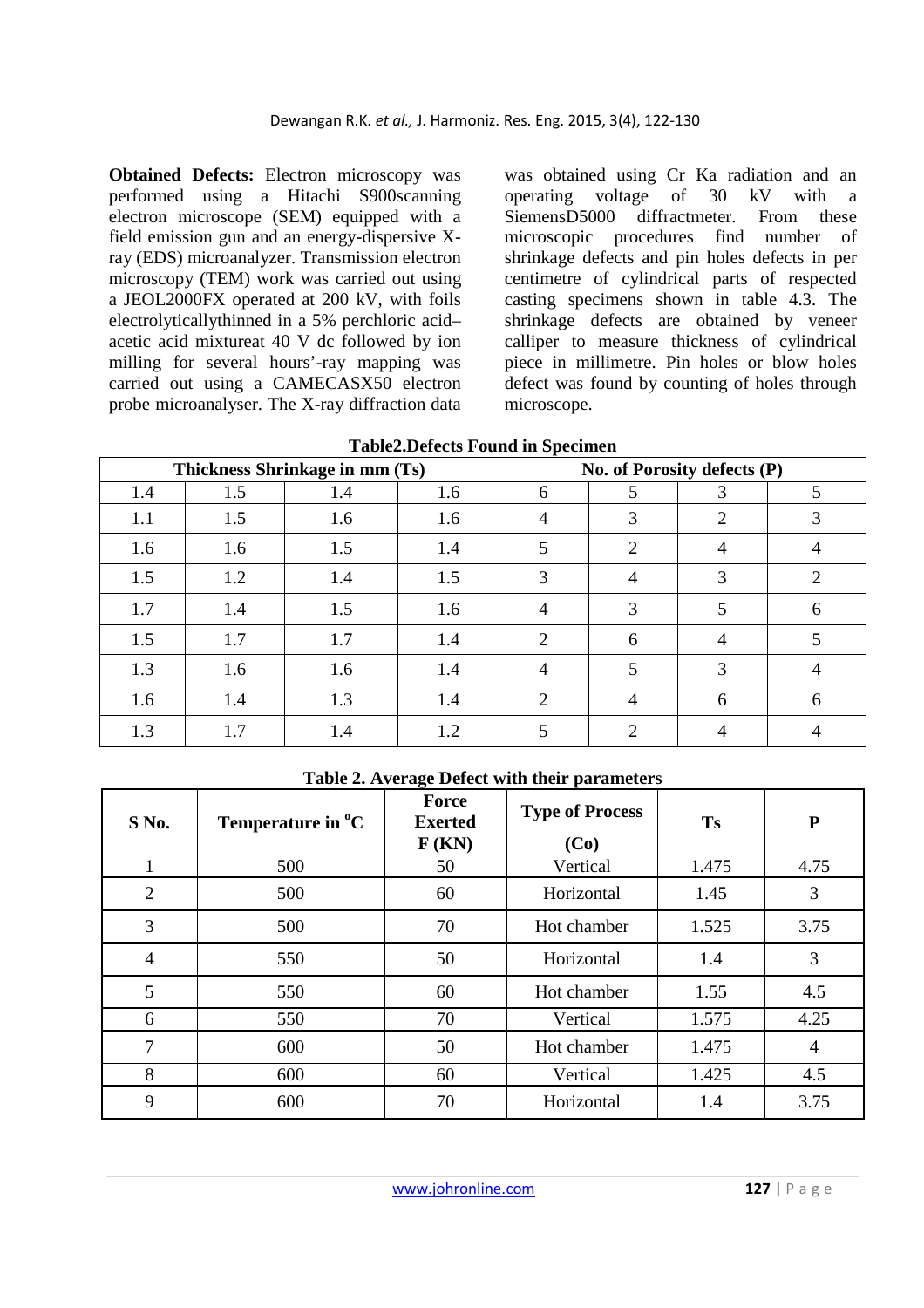**Topsis Methods:** TOPSIS (technique for order preference by similarity to an ideal solution) method is presented. TOPSIS is a multiple criteria method to identify solutions from a finite set of alternatives. The basic principle is that the chosen alternative should have the shortest distance from the positive ideal solution and the farthest distance from the negative ideal solution. The procedure of TOPSIS can be expressed in a series of steps:

- 1. All Experimental Data are converted S/N ratio.
- 2. The experimental design matrix along with normalized response  $(R_{ii})$  is shown in Table  $X. R_{ii}$  is the normalized value and this normalized matrix can be calculated by the equation 2.

$$
R_{ij} = \frac{x_{ij}}{\sqrt{\sum_{i=1}^{30} x_{ij}^2}}
$$
 (2)

- Where  $x_{ij}$  is the experimental value of the i<sup>th</sup> attribute of the  $j<sup>th</sup>$  experimental run.
- 3. All attributes of normalized matrix (Rij's) are multiplied byS. D. weights. Resultant matrix is called weighted performance matrix which is denoted by  $S_{ii}$  (for i<sup>th</sup>) experimental run and  $j<sup>th</sup>$  response).
- 4. Now positive ideal solution  $(S^+)$  and negative ideal solution are expressed by the following equations and their values are provided in Table.

$$
S^{+} = [\max (S_{ij})] j \in J \text{ or } [\min (S_{ij}) j \in J], j = 1, 2, ... 30
$$
  
\n
$$
i = 1, ... , 4
$$
  
\n
$$
S^{-} = [\min (S_{ij})] j \in J \text{ or } [\max (S_{ij}) j \in J']
$$
 (4)

Where J is related to the higher-the-better performances characteristics and J' is related to the lower-the better performances characteristics. In the present case, all the responses (i.e.Ts and P) are of lower-the-better type, hence J′ is considered.

After calculating the  $S_{ii}$ matrix, the next step is to find the distance of positive and negative ideal solutions by using the equation 5 and 6.

$$
d_{i}^{+} = \sum_{i=1}^{5} d(S_{ij}, S_{j}^{+}), \quad i=1,2,\dots,30
$$
\n(5)

$$
d_i = \sum_{i=1}^{5} d(S_{ij}, S_j), \quad i = 1, 2, \dots, 30
$$
\n(6)

$$
d(x,y) = \sqrt{\frac{1}{4}[(x_1 - y_1)^2 + \dots + (x_4 - y_4)^2]}
$$
(7)

Where 
$$
d(x,y)
$$
 is the distance between two fuzzy numbers. This distance of two values of  $d+$  and  $d-$  are shown in Table X. After calculating the distance between the positive and negative ideal solution, the final step is to determine closeness coefficient (CC<sub>i</sub>), which is calculated by equation 8. This CC<sub>i</sub>value indicates the closeness of each the experimental value to the ideal solution that is shown in the same table.

$$
CC_i = \frac{d_i^-}{d_i^+ + d_i^-}
$$
 (8)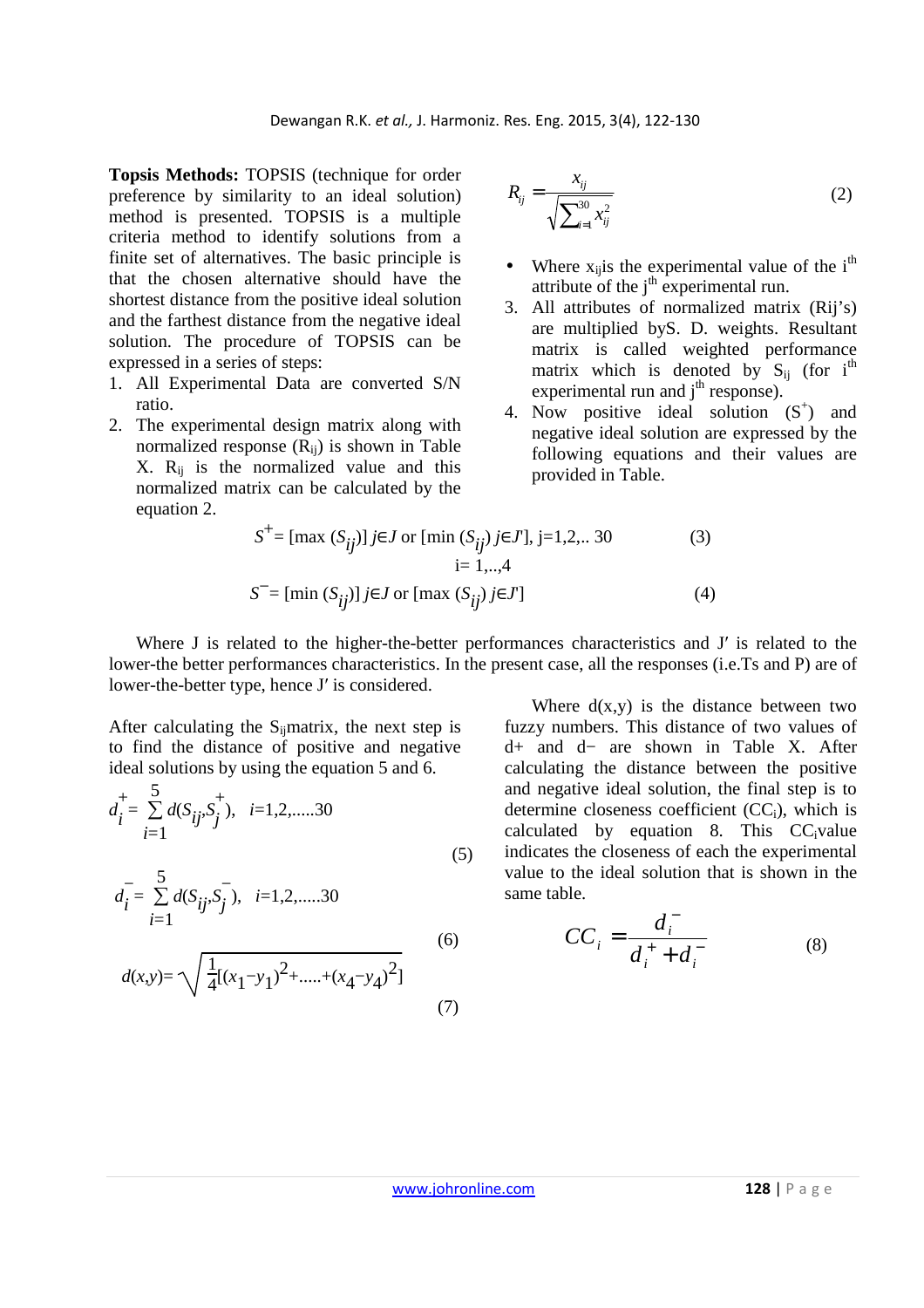| Sr.            | <b>Ts</b> | P              | <b>SN</b>       | <b>SN Ratio</b> | Rij(Ts)  | Rij(P)   | D-      | $D+$    | <b>CCI</b> |
|----------------|-----------|----------------|-----------------|-----------------|----------|----------|---------|---------|------------|
| No.            |           |                | <b>Ratio Ts</b> | P               |          |          |         |         |            |
| 1              | 1.475     | 4.75           | $-3.3758$       | $-13.5339$      | 1.12156  | 5.133332 | 1.94725 | 3.53207 | 0.3554     |
| 2              | 1.45      | 3              | $-3.2273$       | $-9.54243$      | 1.02507  | 2.551953 | 4.05994 | 0.87500 | 0.8227     |
| 3              | 1.525     | 3.75           | $-3.6654$       | $-11.4806$      | 1.322211 | 3.69391  | 2.07797 | 2.70413 | 0.4345     |
| 4              | 1.4       | $3^{\circ}$    | $-2.9225$       | $-9.5424$       | 0.840593 | 2.551953 | 4.63221 | 0.00000 | 1.0000     |
| 5              | 1.55      | 4.5            | $-3.8066$       | $-13.0643$      | 1.426071 | 4.783262 | 0.67060 | 3.96308 | 0.1447     |
| 6              | 1.575     | 4.25           | $-3.9456$       | $-12.5678$      | 1.532101 | 4.42662  | 0.89551 | 4.04979 | 0.1811     |
| $\overline{7}$ | 1.475     | $\overline{4}$ | $-3.3758$       | $-12.0412$      | 1.12156  | 4.063448 | 2.37271 | 2.33332 | 0.5042     |
| 8              | 1.425     | 4.5            | $-3.0763$       | $-13.0643$      | 0.931355 | 4.783262 | 2.88374 | 2.86000 | 0.5021     |
| 9              | 1.4       | 3.75           | $-2.9225$       | $-11.4806$      | 0.840593 | 3.69391  | 3.75296 | 1.44704 | 0.7217     |

**Conclusions:** Defects were finding in Die casting with the objectives to minimize the thermal stress. The particle size of reinforcement should be finer so that the miss fitting problem can be accommodated accordingly. By using fine particle size, the problem arising from the Die force can also be minimized that produces segregation in the melt due to which the non-uniform properties are attained. This suggests that in order to prevent this phenomenon the charge materials should be degreased and afterwards they should be preheated together with the crucible in a muffle to evaporate surface moisture. Further improvement can be obtained by pouring the alloy in vacuum in a preheated mould, leaving the casting to cool down in a furnace.Diecasting of alloy produced less porosity for mold speeds of 550 rpm with 50 KN exerted force and horizontal process has been preferred. However, the cast microstructure contained carbide and Laves phases, the latter as being generally regarded as deleterious to the mechanical properties of the alloy.

Consequently, it can be concluded that the use of such computational tools may aid the production process and the durability problems can be avoided by conducting a well-designed production phase, thus eliminating segregation

of the concrete. Die cast ceramic body likely to have graded microstructure. The inner surface will have high density as compared to the outer surface. The computational analyses have shown that a uniformly casted concrete pole will not suffer from excessive tensile stress formation by uneven shrinkage.

## **References**

- [1]. Khalid MahmoodGhauri, Liaqat Ali, Akhlaq Ahmad, Rafiq Ahmad, KashifMeraj Din. Ijaz Ahmad Chaudhary, Ramzan Abdul Karim, "Synthesis and Characterization of Al/SiC Composite Made by Stir Casting Method", Pak. J. Engg. & Appl. Sci. Vol. 12, Jan., 2013 (p. 102-110).
- [2]. R. Tavakoli·P. Davami, Optimal riser design in casting process with evolutionary topology optimization, July 2008.
- [3]. P. Shailesh, B. Praveen Kumar, S. Sundarrajan and M. Komariahia, (2012), "Experimental investigation on Die casting of 5500 alloy: A Taguchi approach ", Scientific Research and Essays Vol. 7(44), pp. 3797-3808, 12, ISSN 1992- 2248 .
- [4]. J. Swaminathan, Raghubir Singh, Swapan Kumar Das and Goutam Das, "Failure